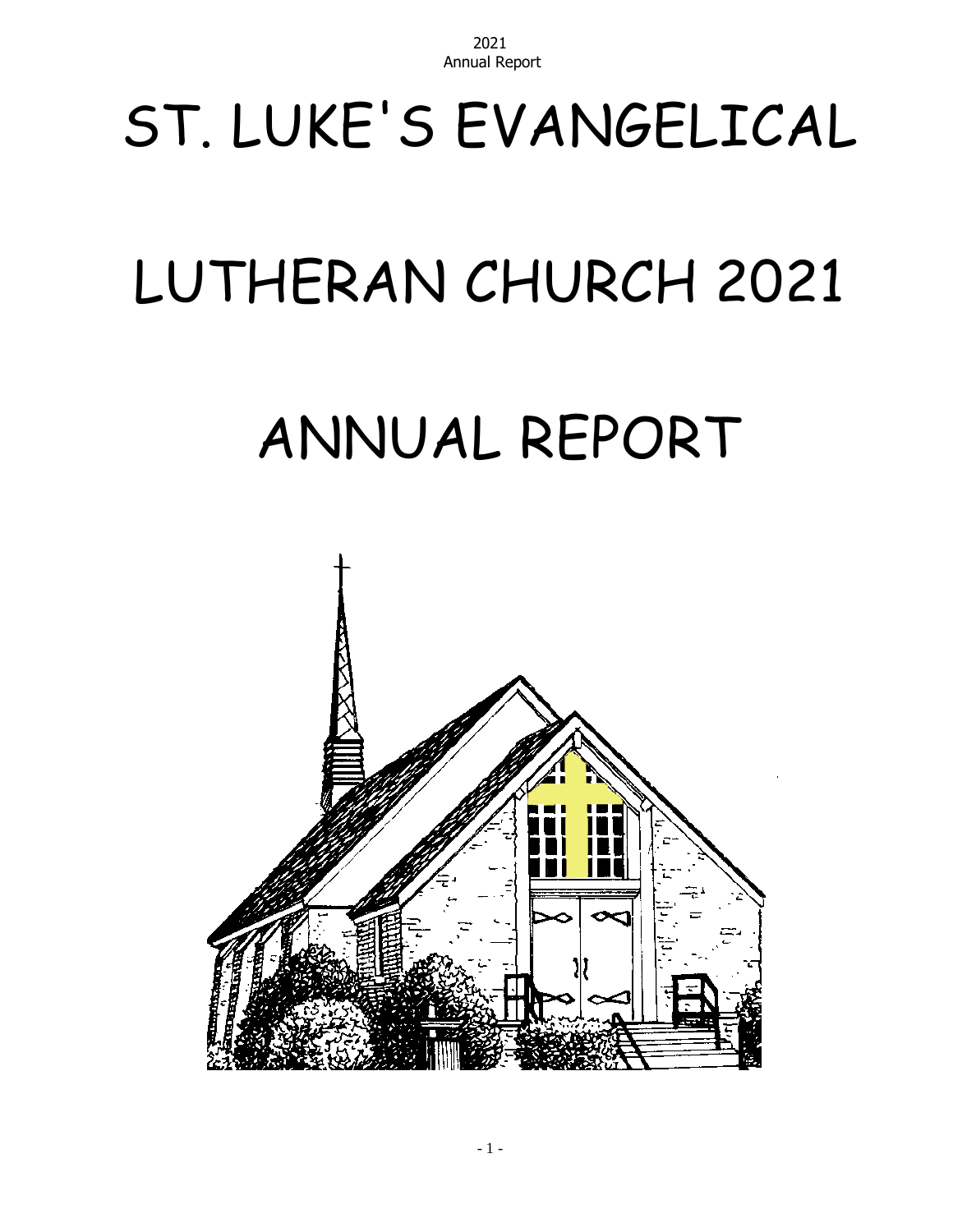#### **TABLE OF CONTENTS**

| <b>PAGE</b> | 3 |
|-------------|---|
| <b>PAGE</b> | 4 |
| <b>PAGE</b> | 4 |
| <b>PAGE</b> | 4 |
| <b>PAGE</b> | 5 |
| <b>PAGE</b> | 5 |
| <b>PAGE</b> | 6 |
| <b>PAGE</b> | 6 |
| <b>PAGE</b> | 6 |
| <b>PAGE</b> | 6 |
| <b>PAGE</b> |   |
| <b>PAGE</b> |   |
| PAGE        |   |
| <b>PAGE</b> | 8 |
| <b>PAGE</b> | 8 |
| <b>PAGE</b> | 8 |
| <b>PAGE</b> | 9 |
|             |   |

#### **ANNUAL MEETING January 30, 2022 AGENDA**

Opening Devotions Declaration of Quorum Minutes of 2021 Meetings Acceptance of Agenda Committees and Organizations Concerns and Interests of Congregation Treasurer's Report 2022 Budget Presentation Budget Approval Old Business New Business Closing Devotions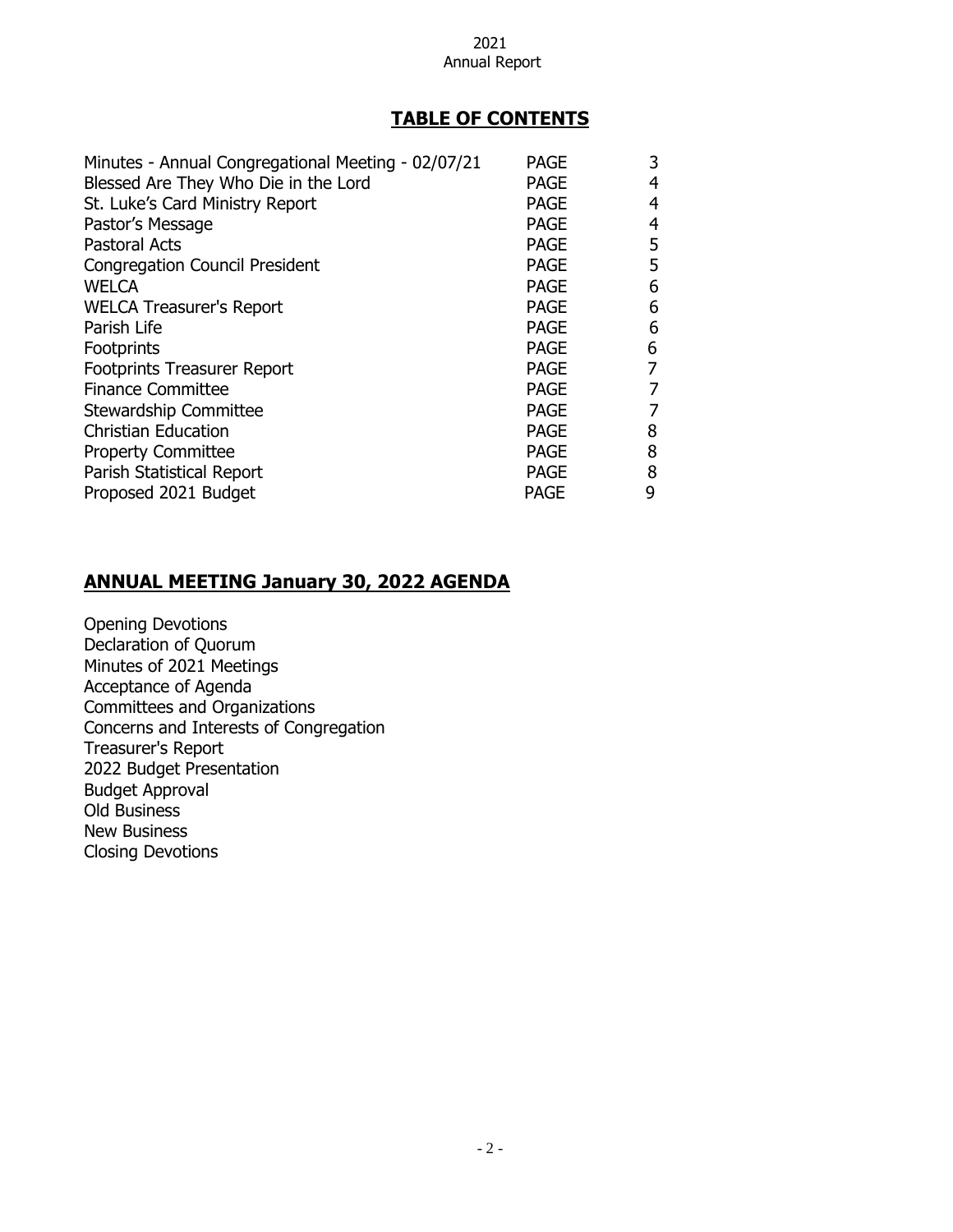#### **Congregational Meeting 2/7/21**

Pastor Ortega led the meeting with a prayer. Council President Ellen Lindemann called the meeting to order at 10:47 AM.

The number of members present totaled above the required 10% of total voting membership. As per bylaws of the church, a quorum was established.

Craig Busch made a motion to accept the meeting agenda. Bernie Lindemann seconded the motion; it was voted on and passed unanimously.

After the review of the Congregational minutes from January 26, 2020 and August 2, 2020, Craig Busch made a motion to accept the minutes as presented. Jane Busch seconded the motion; it was voted on and passed unanimously.

A moment was taken to remember those who passed in 2020 – may they rest in peace.

**Pastor's Report** – see submitted report.

**President's Report** – see submitted report.

**WELCA** – see submitted report.

**Men's Club** – see submitted report.

**Diakonia** – see submitted report.

**Friendship Circle** – no submitted report.

**Parish Life** – see submitted report.

**Footprints** – see submitted report.

**Finance** – see submitted report.

**Evangelism** – see submitted report.

**Stewardship** – see submitted report.

**Christian Education** – see submitted report.

**Social Ministry** – see submitted report.

**Worship and Music Report** – see submitted report.

**Property** – see submitted report.

**Parish Statistical Report** – see submitted report. Average Worship Attendance – 20 Sunday School Attendance – 5

Craig Busch made a motion to accept all committee reports. Eleanore Lukacs seconded the motion; it was voted on and passed unanimously.

**Treasurer's Report** – see submitted report.

#### **Budget for 2021**

The proposed budget for 2021 was presented and discussed. There is presently a deficit. There will be no raises for the church staff.

Craig Busch made a motion to accept the treasurer's report and the 2021 budget. Mary Mauriello seconded the motion; it was voted on and passed unanimously.

#### **Old Business:**

None.

#### **New Business:**

Eleanore Lukacs asked Pastor Ortega to talk about church vitality training.

Council elections were held as follows with a secretary (Maggie Drouaillet) and tellers (Maggie Drouaillet and Gwen DeMenna) designated. Ruth Muzik and Michelle Bennett are up for re-election, and Eleanore Lukacs and Mary Mauriello agreed to run for a third term if the restriction were lifted by special election.

1 Craig Busch made a motion to suspend the twoterm limit for this meeting, seconded by Michelle Bennett, so carried.

Craig Busch made a motion to close nominations and cast a unanimous ballot for the four persons nominated. It was seconded by Michelle Bennett. So carried. Terms began on January 1, 2021.

Craig Busch made a motion to adjourn, seconded by Michelle Bennett, and we ended with the Lord's Prayer at 11:34 am.

Respectfully Submitted, Maggie Drouaillet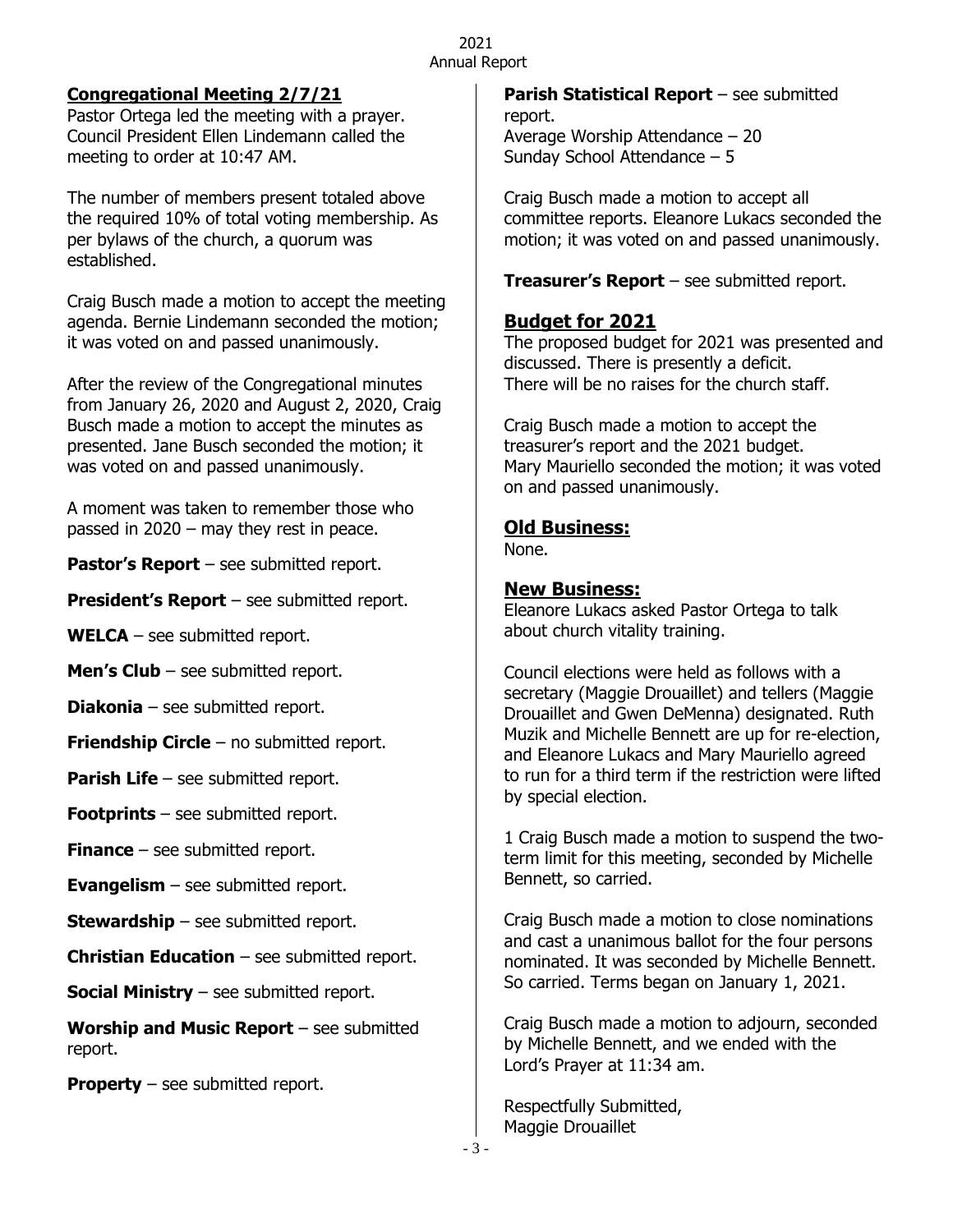#### **Blessed Are They Who Die in the Lord**

Blessed to our memory are the following persons who entered the Church Victorious in 2021:

Mary Ann Portik, Doris Igoe

#### **St. Luke's Card Ministry Report For the year 2021**

| <b>Total</b>                 | 27 |
|------------------------------|----|
| Christmas Cards              | 11 |
| <b>Congratulations Cards</b> |    |
| <b>Birthday Cards</b>        |    |
| Sympathy Cards               |    |
| Get Well Cards               | 10 |
|                              |    |

# **Pastor's Message**

Greetings in the name of our Lord Jesus Christ! May you have blessings of health, peace and joy in this New Year.

Today we are still struggling with COVID-19 and its different emerging variants. Who would have known that we would be in a pandemic for two years now. This has brought us new opportunities for ministry and also many challenges, as we have not been able to worship in person with many of our beloved members who are vulnerable for various reasons.

We began the year 2021 worshiping virtually only. Over the summer, we were able to come back to hybrid worship with in-person and virtual via zoom for those who are vulnerable or immunecompromised. Again, we never thought that we would need to go back to virtual gatherings because of rising COVID cases with the new and more easily transmissible variants.

During this year we continued with our midweek Wednesday prayer service virtually at 7:00 pm with crochet circle gatherings after service to teach crochet to people that have never crocheted before. We were so happy to see folks learn and make some exciting projects, including a crochet Christmas tree for Dunellen's Municipal Building. We will do this again in December 2022 to have our own crochet Christmas tree for the church building. Our vision is to continue with the crochet circle to make prayer shawls for the sick and scarves, hats, and gloves for people in need. From October 2020 to the end of January 2021 we participated as a congregation in Church

Vitality training provided by the ELCA via Zoom. This training exposed us to many ideas and various ways to do ministry "out of the box." We learned about how some congregations are finding new ways to be relevant to their communities and their communities' needs. This has provided new vitality and growth to congregations, which have found that getting involved in social issues in their immediate community speaks to them and engages newcomers. I was blessed to participate in this training with Ellen Lindemann and Ruth Muzik. My gratitude to both of them for giving of their time to this training.

On a monthly basis I continued to attend Mission Re-Developers meetings with Pastor Maristela Freiberg and Dunellen Clergy group. Re-Developer group started a book discussion, separate from our monthly meetings, and started the pulpit swap, that will continue during this New year to allow us to rotate through all the churches in re-development. We were also blessed with a retreat at the end of the year at Cross Roads Camp. In addition, Spanish speaking churches and clergy met every two weeks in an initiative led by Pastor Haydee Colon, as part of her internship at St. John Lutheran Church in Passaic. These meetings allowed the Synod's Latinx community to build networks and create spaces for Dwelling in Scripture, prayers and fellowship, all St. Luke Evangelical Lutheran Church — Dunellen, NJ done via Zoom because of the pandemic. Further, this year I established a new relationship with Pastor Wendy Abrahamson, as my coach, provided by the Synod. We meet once a month via Zoom.

Our "God's Work, Our Hands" project was done with the collaboration of city officials and community members like Mayor Jason Cilento, Councilwoman Trina Gonzalez Rios, Councilman Daniel Sigmon, and Pete Albertson. We were able to engage St. Francis Episcopal Church and various merchants in the downtown area in Dunellen. Flower planters are in front of different stores and municipal properties like the municipal building and police parking area. This project allowed us to develop relationships in our community and we are seeing the mutual benefits of it already.

On Good Friday I was honored to be one of the preachers in the ecumenical service alongside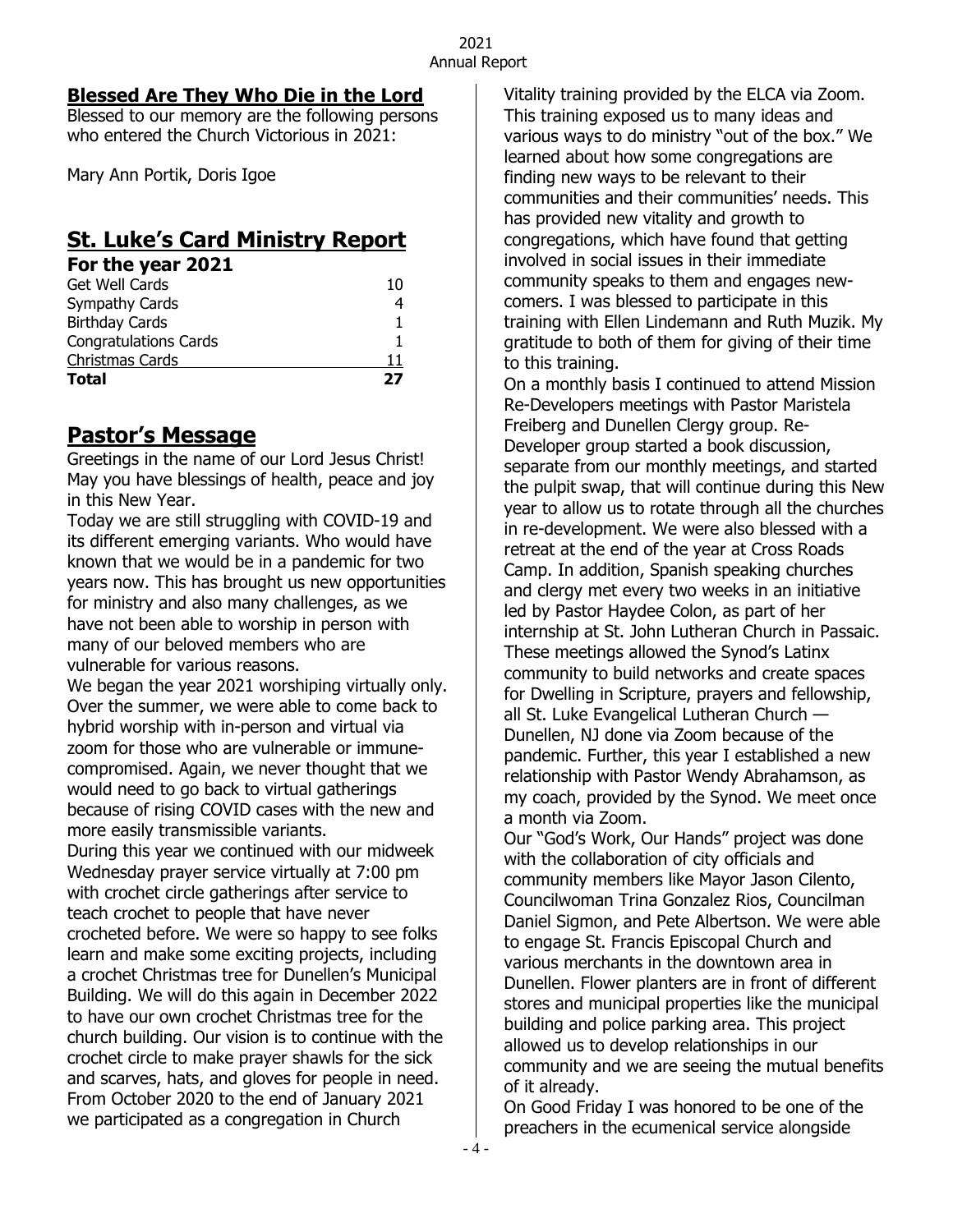with other churches in Dunellen. This has been given us the blessing of developing working collaboration with other clergy in the area. Juneteenth was a great opportunity to join efforts with Living Waters Lutheran Church in Ringoes, NJ and their pastor, The Rev. JJ Simpson. Mary Beth, our church organist and myself went to Living Waters to participate in this virtual service. My gratitude to Mary Beth Bawarshi for participating in this joint service with me. Also this year, I was honored to be selected to participate in a Church-wide ELCA Coach training. I completed level one of coach training and now I am actively working with the Synod's Coach Initiative and Church-wide coaching activities like the Congregational Lead Initiative, working with three congregations as their coach for a commitment of two years. In addition, in 2021 I served as Vice Pastor of Ascension Lutheran Church in New Brunswick, and will continue to do so during this new year.

Finally, we were able to launch our Reconciling in Christ (RIC) journey, gathering a committee of dedicated people who have worked together to gather information, and sponsor conversations, workshops, and a movie screening focusing on the inclusion of LBGTQIA individuals in church life. This past Fall, we hosted a virtual workshop covering the basics of SOGIE (Sexual Orientation, Gender Identity and Expression), as well as a screening of the film "For the Bible Tells Me So." Both events were well-attended. The RIC committee will be hosting an upcoming Bible study on January 16, which will cover the "Texts of Terror," or the texts in Scripture that have been used to condemn the LGBTQIA community. This conversation will allow us to see and reinterpret these texts in their contexts and understand how they have been misused. Our RIC process will lead us to present a welcoming statement for the congregation to ratify to make us a Reconciling in Christ congregation. To God be the Glory!

Lastly, I was invited to be a member of the Diversity and Inclusion Commission in Dunellen. This assignment just started on January 2022, giving us an opportunity to be known in Dunellen and work alongside our elected officials to make our town a better place to live.

This new year it is my desire to follow the lead of the Holy Spirit to grow, develop, and promote

relationships among congregation members with activities that promote fellowship. With two years of separation, we need to look at ways that we can build on our fellowship and relationship with each other to make solid bonds among church members. With solid bonds, membership is solidified, work is easier and desired, and we strengthen our sense of belonging among members of all ages and walks of life. Once again, I thank each and every member of this congregation for allowing me to serve you as your pastor, especially during these difficult and unprecedented times. Do not lose faith. We will continue to serve God together in whatever way possible in our community. May God continue to bless and guide us as we bear witness of God's grace, compassion and love for all.

The pastoral care provided was as followed:

- **Visitation & Communion**
	- Mary Ann Portik
	- Doris Brome  $\triangleright$
	- **Exerge Exerge Section**
- **Funerals**
	- Mary Ann Portik (11/5/21)  $\triangleright$
	- $\triangleright$ Doris Igoe (12/17/21)

Respectfully submitted, Pastor D

# **Congregational Council President**

I would like to thank everyone for everything they did in 2021 to help the St. Luke community to continue doing God's work in our community. Although the pandemic has kept us from doing some things, we continue to worship both in person and on Zoom. We were able to collect food and socks for FISH, as well as cleaning supplies for Footprints. We worked with the town of Dunellen to create planters for downtown, participated in the town's Fall Festival and donated both a crocheted Christmas tree as well as a garland for the town tree. We have been going through the Reconciling in Christ process to learn how to be a more welcoming community so that everyone will feel at home at St. Luke. While we may be small, we have had a large impact on our community. We have all been put on this earth to be God's hands and we must help each other out.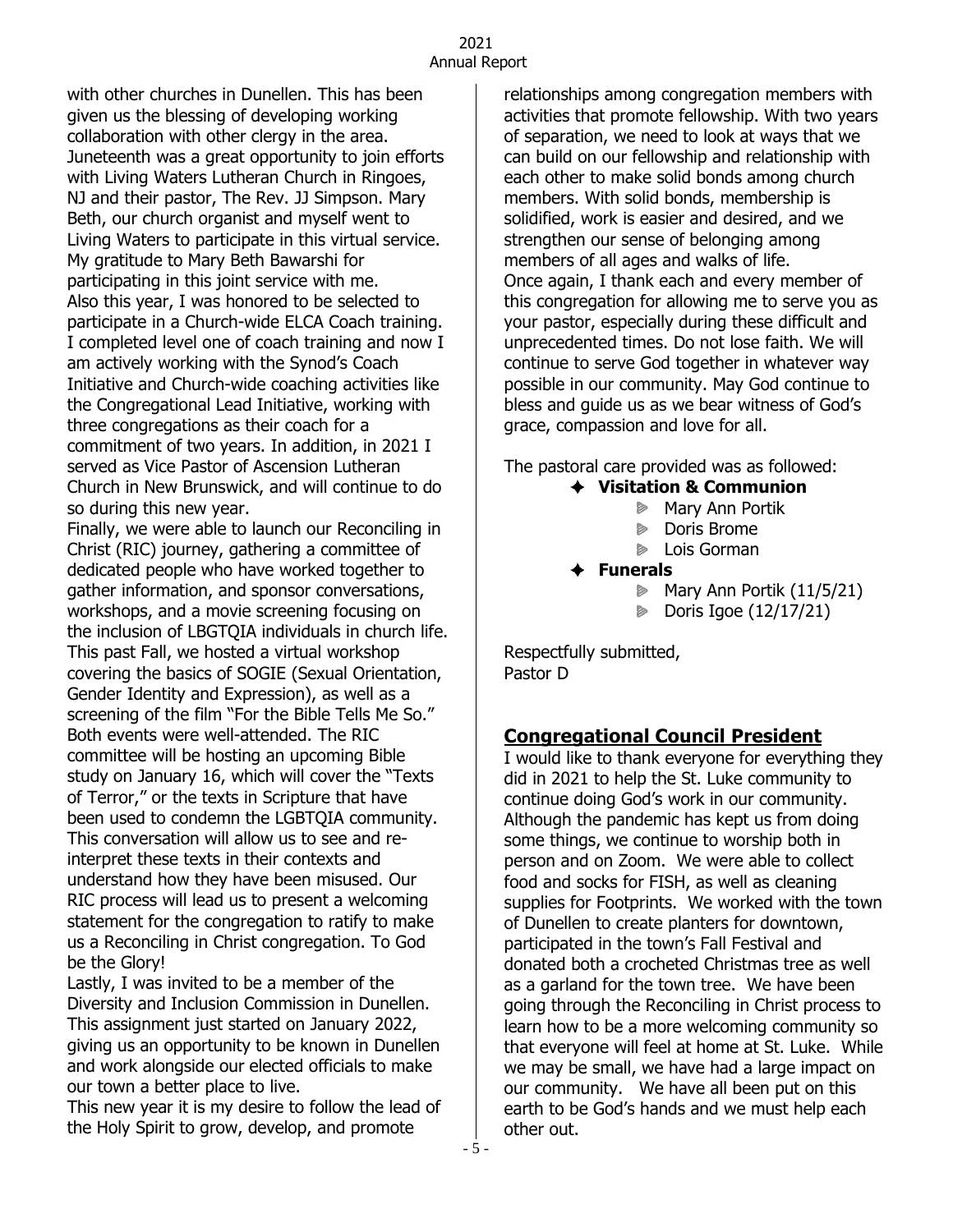The St. Luke community is now in need of all the help it can get. This year is going to be an important year in the life of St. Luke. If we are to survive as a faith community, it is vital that we find new ways to connect with our community so that we can do God's work and draw in new members. While I do not want to measure our success as a faith community by the number of members we have, there is a practical side to our community that we need to address. Financially, we are running out of time. Our purse is getting emptier, and we need more members so that we can keep going. As you can see, we are trying to keep going, but we need your help. Please invite your friends and family to join us either in person or via Zoom. Let us know if there are any ways that we can connect with our community. There are a lot of great things happening at St. Luke. While small, we have a Sunday School, a confirmation class, a choir and a faithful community of worshipers. There is so much more that we can do, but we need your help.

Respectfully submitted, Ellen J. Lindemann

# **WELCA**

Due to the continued presence of COVID-19, we were again unable to hold any of our three traditional events this year, including the Ladies' Tea in May, the Strawberry festival in June, and the Wreath-making party in November/December. We hope to start looking to resume activities sometime in 2022.

Our financial information will be discussed by Jane Busch in her Treasurer's Report.

In His Name, St. Luke's WELCA

#### **WELCA Treasurer's Report for 2021 Balance on hand as of 12/31/20:**

 **\$1,565.01**

| <b>Receipts:</b>      |         |
|-----------------------|---------|
| FONNJ – Goats         | 21.00   |
| <b>TOTAL RECEIPTS</b> | \$21.00 |

#### **Disbursements:**

| <b>TOTAL DISBURSEMENTS</b> | \$30.00 |
|----------------------------|---------|
| Bulletin Sponsor 4/18/21   | 15.00   |
| Bulletin Sponsor 3/1/21    | 15.00   |

#### **Balance on hand as of 12/31/21: \$1,556.01**

Respectfully submitted, Jane Busch, Treasurer

# **Parish Life**

Parish Life is all about the fellowship of St. Luke's Lutheran Church and its congregation.

Unfortunately, with the continued pandemic, we were unable to hold any events in 2021.

We are looking forward to coming back to inperson services and holding many more events to bring our congregation together in fellowship once again.

God Bless, Michelle Bennett

#### **Footprints**

After finally re-opening in September this year, we have 23 Students enrolled in our program. We are following all CDC guidelines and trying our best to keep everyone safe and healthy. Parents and students seem to be very happy. Our staff includes Randi Funes, Jane Busch, Audrey Devine and Michelle Bennett. We are still hoping and looking forward to more students returning in the midst of Covid. Enrollment is low but we are looking forward to more people sending children as the pandemic slows down and our services are needed again in the community.

The current school board members are Ruth Muzik (Chairperson), Gwen DeMenna (Vice Chairperson), Craig Busch (Treasurer), and Maggie Drouaillet (Secretary). Pastor Ortega and Michelle Bennett are ex-officio members of the board.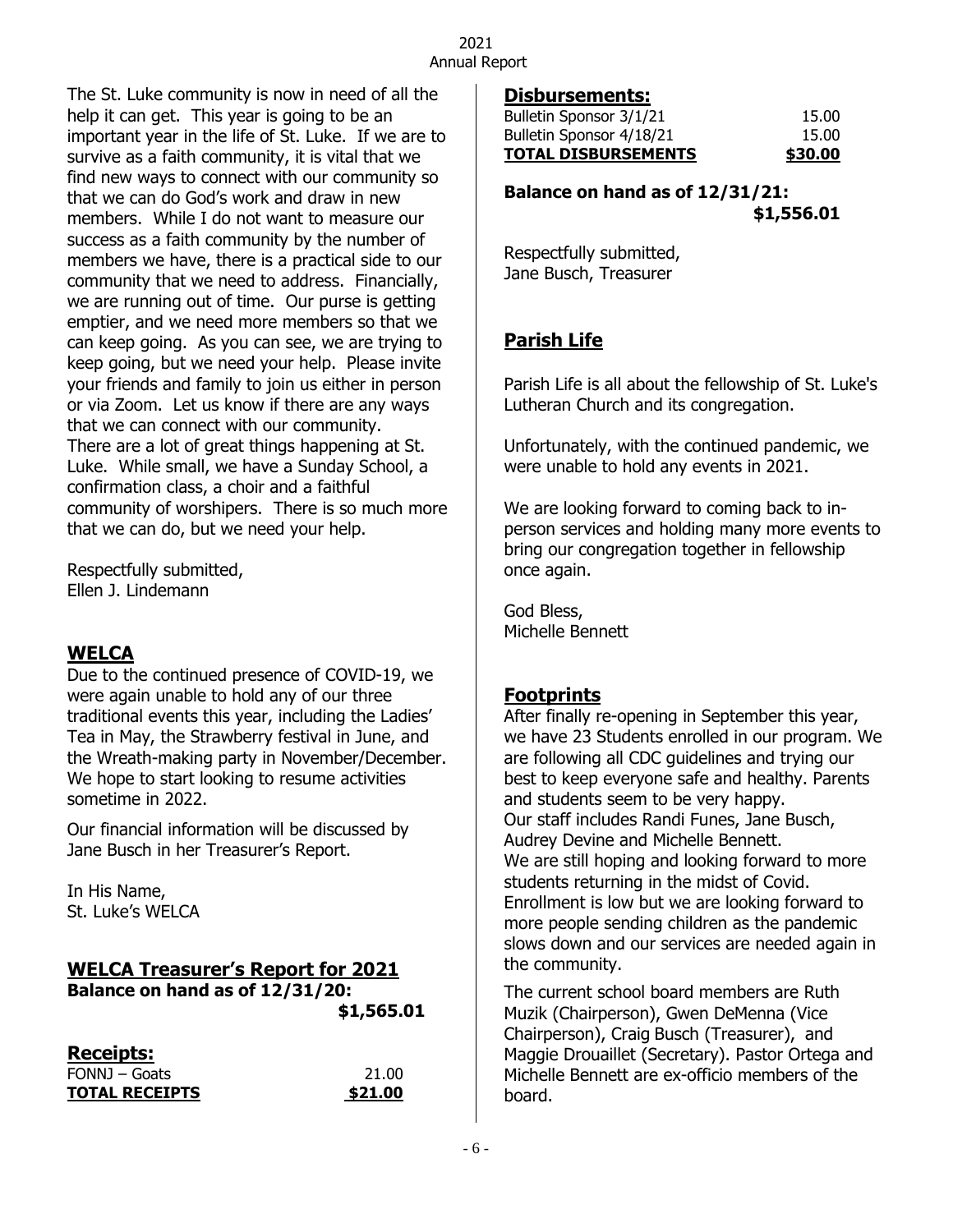I would like to thank St. Luke's, the school board, all our parents and staff for their support since reopening. We pray for the end of the pandemic and going back to a normal school year with more happy faces coming through our doors each day.

God Bless, Michelle Bennett, Footprints Christian Preschool Director

#### **Footprints Treasurer's Report for 2020/2021**

Footprints reopened this past September with a smaller student body that it had when closed in March 2020. Prior to the Covid closure Footprints was on track to have a great year with a surplus financially. Unfortunately, that of course did not come to pass and the year ended in a deficit. During the closed year the deficit continued as carrying costs were maintained.

With the school now reopened we now have some revenue, but the smaller student body is forcing Footprints to run a deficit. For the 2020- 2021 budget, we are planning a nearly \$30,000 deficit. The school is working to bring in more students for the year to bring operations to a break even financial position.

# **Finance Committee Report for 2021**

This past year has been another under the cloud of Covid-19 creating a negative financial position for St. Luke's.

Again, we are running a significant deficit (as expected) with the proceeds from the sale of the parsonage providing us funding to support normal operations. The church was able to pay all of its bills on time throughout the year.

The church was able to raise funds in support of a number of humanitarian efforts, including \$230 for Fish.

Reviewing the financial results for 2021, internal operating revenue fell by \$17,042 as compared to 2020 due to continued donation losses from Covid-19 and shutdown of Footprints. Operating expenses were also down by \$15,485 due to services moving to virtual saving OpEx.

The proposed budget for 2022 basically calls for most expenses to match 2021. On the revenue side the anticipated income considers the year over year envelope donations will be flat. The bottom line is that the 2022 budget calls for a deficit of about \$103,000.

An important note is that we did receive a \$10,000 grant from the NJ Synod and \$11,000 from an ELCA Church-wide grant to help defer our deficit. This was received and reflected in our 2021 accounting.

Respectfully submitted, Craig Busch Treasurer, on behalf of the Finance Committee

# **Stewardship**

"Stewardship" is defined as "the careful and responsible management of something entrusted to one's care." As members of St. Luke's we have been given the responsibility to be stewards of a portion of God's church community and of our outreach program: Footprints. We bear the responsibility to manage these missions as they have been entrusted to us.

The Bible teaches us that we all have been given talents to offer and we must ask every member to consider what talent is mine? How can I help my church?

- Service Time We need members who can help with the weekly church service. What job can you do - Usher, Acolyte, Lector, Prayer Reader, Choir Member, Coffee Hour, Communion Assistant, Committee Member?
- Treasure- We also need to support St. Luke's with our steady weekly donations. These are the core of our financial survival as an independent community of God.

However, we must never forget to focus on our faith, and if you need to step back from a job, please do that. As we start undertaking our redevelopment efforts, we all need to examine what we can do to help our church, share our faith, and impact the community.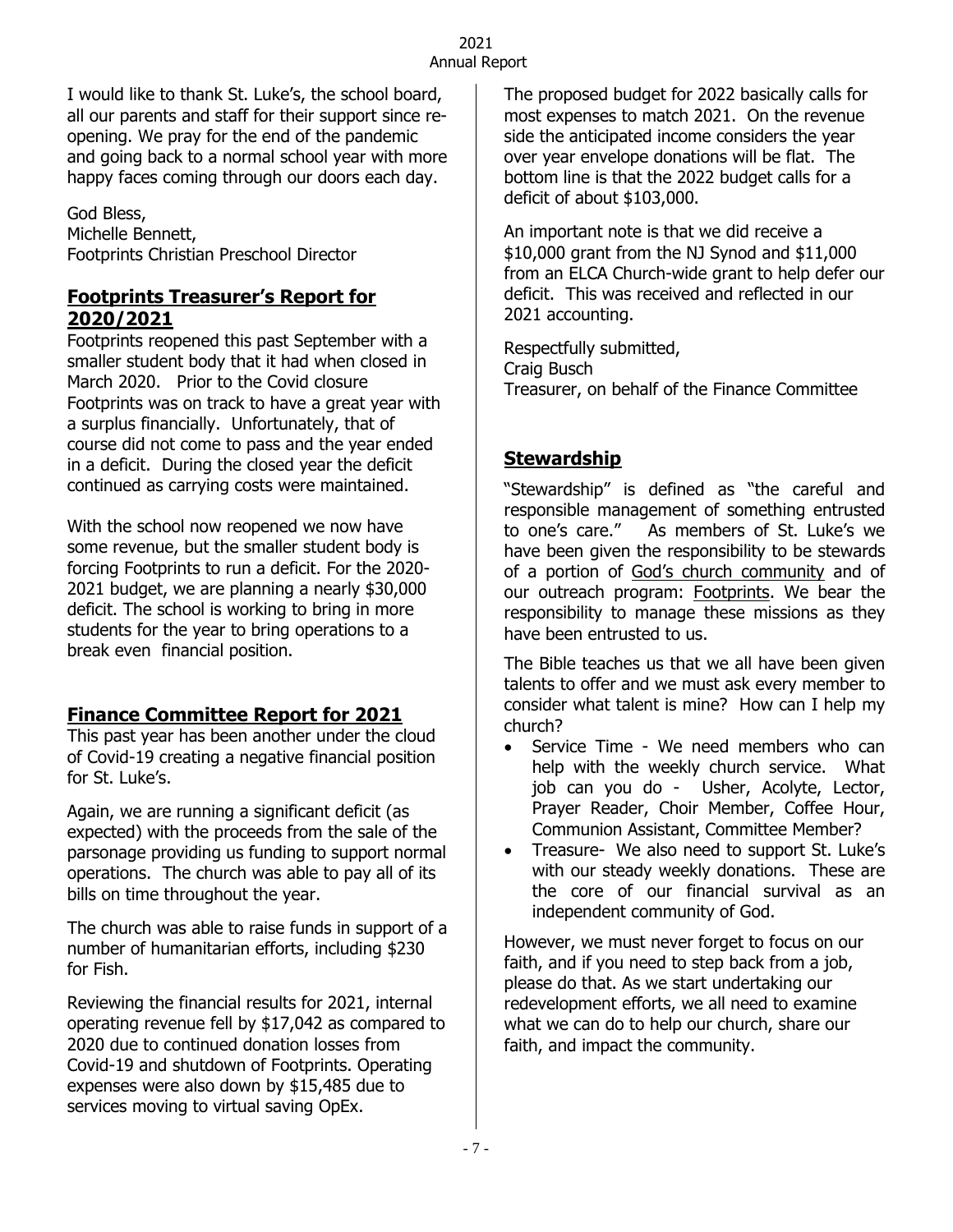# **Christian Education**

The year 2021 was full of the same challenges. Nevertheless, St. Luke's was able to restart its Sunday School Program, led by Ruth Muzik, as well as the confirmation class, which is being held jointly with St. Stephen's in South Plainfield, and led by Pastor Ortega and the pastor at St. Stephens. St. Luke's has 2 children enrolled in Sunday School and 1 enrolled in Confirmation class.

# **Property Committee**

Again, with reduced use of the building comes reduced property issues, and for that at least we can be thankful. With Oscar Ramos no longer providing lawncutting and snow removal services, the church has contracted M&L Hector Lawncare to do both. With heavy rains, the building still gets water, and I would like to thank our sexton Rob Bennett for always cleaning up such issues quickly and thoroughly.

The church property undoubtedly has its issues, but the property committee continues to do its best to be fiscally responsible while providing a safe and beautiful building for our congregation, our Footprints students, and all of our guests.

Respectfully submitted,

Maggie Drouaillet, Property Committee

# **Parish Statistical Report**

| <b>Baptized Members</b><br>Unconfirmed<br>Confirmed                                                             | 80<br>10<br>70                         |
|-----------------------------------------------------------------------------------------------------------------|----------------------------------------|
| Members Received - Baptized<br>Unconfirmed<br>Confirmed                                                         | 0<br>0<br>0                            |
| Members Removed - Baptized                                                                                      | 0                                      |
| Baptized Members who were Confirmed                                                                             | 0                                      |
| Confirmed Members who Communed                                                                                  | 30                                     |
| Unconfirmed Members who Communed                                                                                | 0                                      |
| Average Sunday Worship Attendance<br>Average Wed. Prayer Service Attendance<br>Average Sunday School Attendance | 15<br>$\overline{7}$<br>$\overline{2}$ |
| <b>Pastoral Acts</b><br><b>Baptisms</b><br><b>Funerals</b><br>Confirmation<br>Holy Communion for Shut-ins       | 0<br>2<br>0<br>3                       |